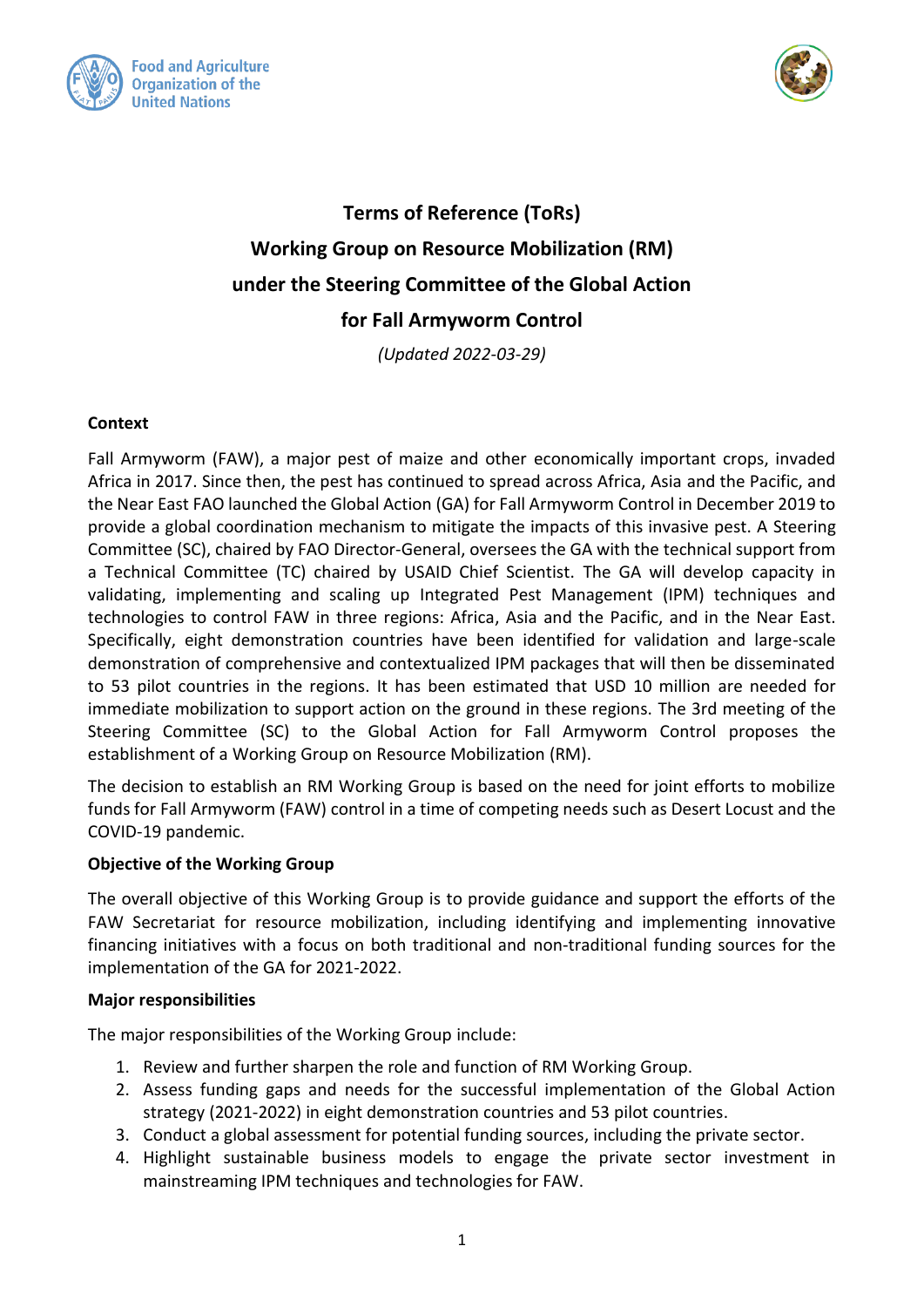



- 5. Support the identification of new funding sources and opportunities, including through the organization of Resource Partners' briefings, meetings and pledging events.
- 6. Identify champions for soliciting support from States and Non-State Actors.

#### **Working mechanism**

The Chairperson will lead the work of the Working Group, in consultation with the Vice Chairpersons, and with the support of the FAW Secretariat. Convened by the Chairperson, the Working Group will meet (virtually) at least once a quarter (and as and when required by the Chairperson of the Group) and communicate via dedicated channels. As an immediate output, the Working Group will prepare recommendations to be submitted to the 4th Steering Committee meeting (tentatively scheduled in the first quarter of 2021) and presented to the High-Level Conference expected in early March 2021.

#### **Composition and Chairmanship**

The membership of the Working Group will include representatives of the FAW Steering and Technical Committees, and of selected external resource partners, as well as FAO staff from the relevant divisions (Centres, and units).

The Deputy Director-General of FAO with oversight role A over the Plant Production and Protection Division will act as the Chairperson, supported by two Vice Chairpersons: the Director of Resource Mobilization and Private Sector Partnerships Division (PSR) and the Deputy Director of Plant Production and Protection Division (NSP).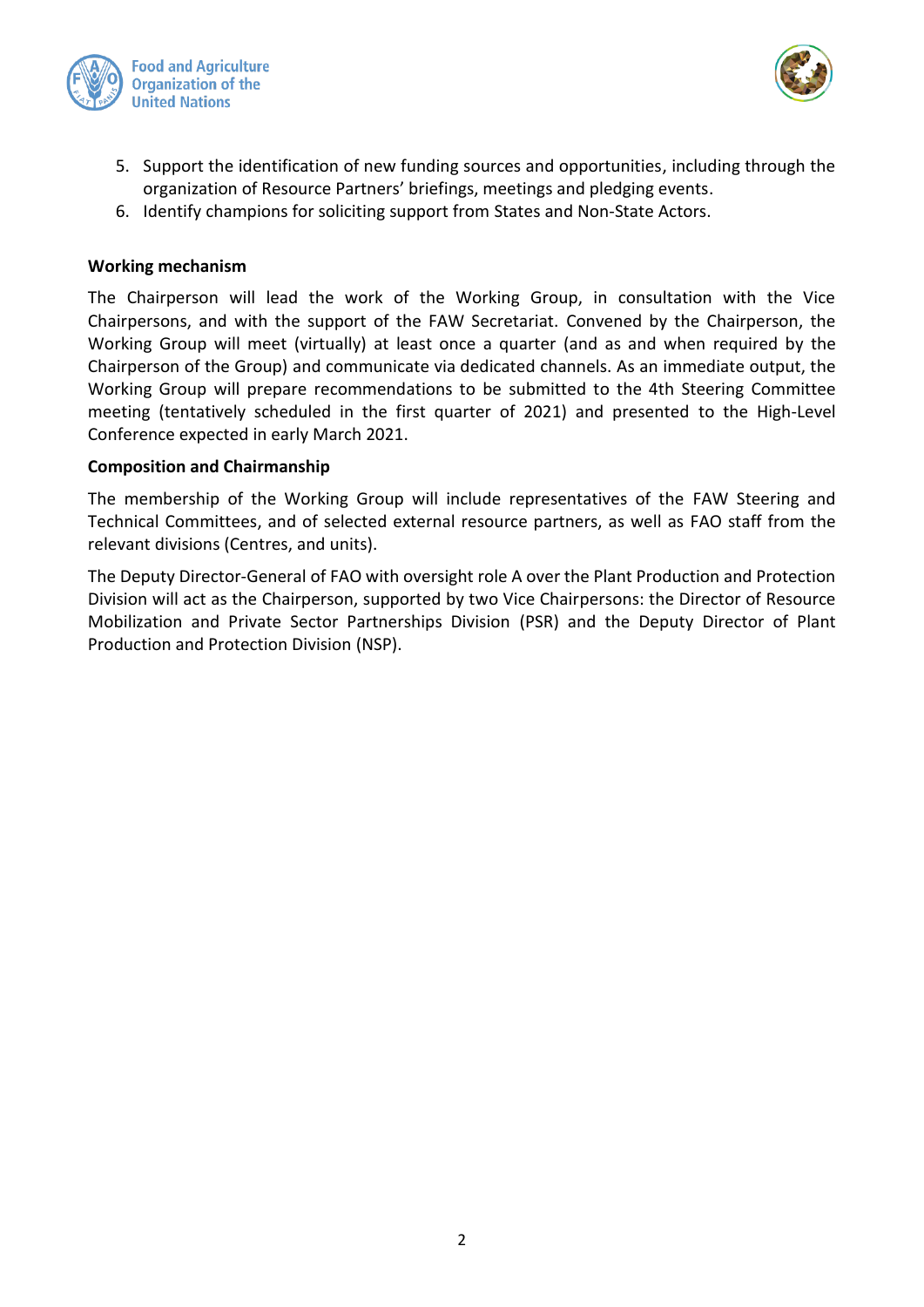



## **Annex 1**- list of Members of the Working Group on Resource Mobilization (WG RM)

| 1.  | Ms Beth Bechdol        | <b>Deputy Director-General</b>                                                                               | Chairperson         | <b>FAO</b> |
|-----|------------------------|--------------------------------------------------------------------------------------------------------------|---------------------|------------|
| 2.  | Mr Alexander Jones     | Director<br>FAO Private-Sector Partnerships<br>Division (PSR)                                                | Vice<br>Chairperson | <b>FAO</b> |
| 3.  | Dr Bouchaib Boulanouar | Partnerships Coordinator<br>Agriculture and Rural<br>Development<br>African Development Bank Group<br>(AfDB) | Member              | <b>SC</b>  |
| 4.  | Mr Neil Hausmann       | Senior Programme Officer<br><b>Bill &amp; Melinda Gates Foundation</b>                                       | Member              | <b>SC</b>  |
| 5.  | Mr Robert Hunter       | <b>Chief Operating Officer</b><br>CropLife International                                                     | Member              | <b>TC</b>  |
| 6.  | Ms May-Guri Sæthre     | Senior Adviser<br><b>NORAD</b>                                                                               | Member              | <b>TC</b>  |
| 7.  | Mr Michael Michener    | Deputy Assistant Administrator of<br><b>USAID's Bureau for Resilience and</b><br><b>Food Security</b>        | Member              | (External) |
| 8.  | Ms Melissa Williams    | Senior Rural Development<br>Specialist, Agriculture and Food<br><b>Practice Group</b><br><b>World Bank</b>   | Member              | (External) |
| 9.  | <b>TBD</b>             | <b>Islamic Development Bank</b>                                                                              | Member              | (External) |
| 10. | Mr Matthias Leitner    | Asian Development Bank                                                                                       | Member              | (External) |
| 11. | Mr Rein Paulsen        | Director<br>Office of Emergency and<br>Resilience (OER)                                                      | Member              | <b>FAO</b> |